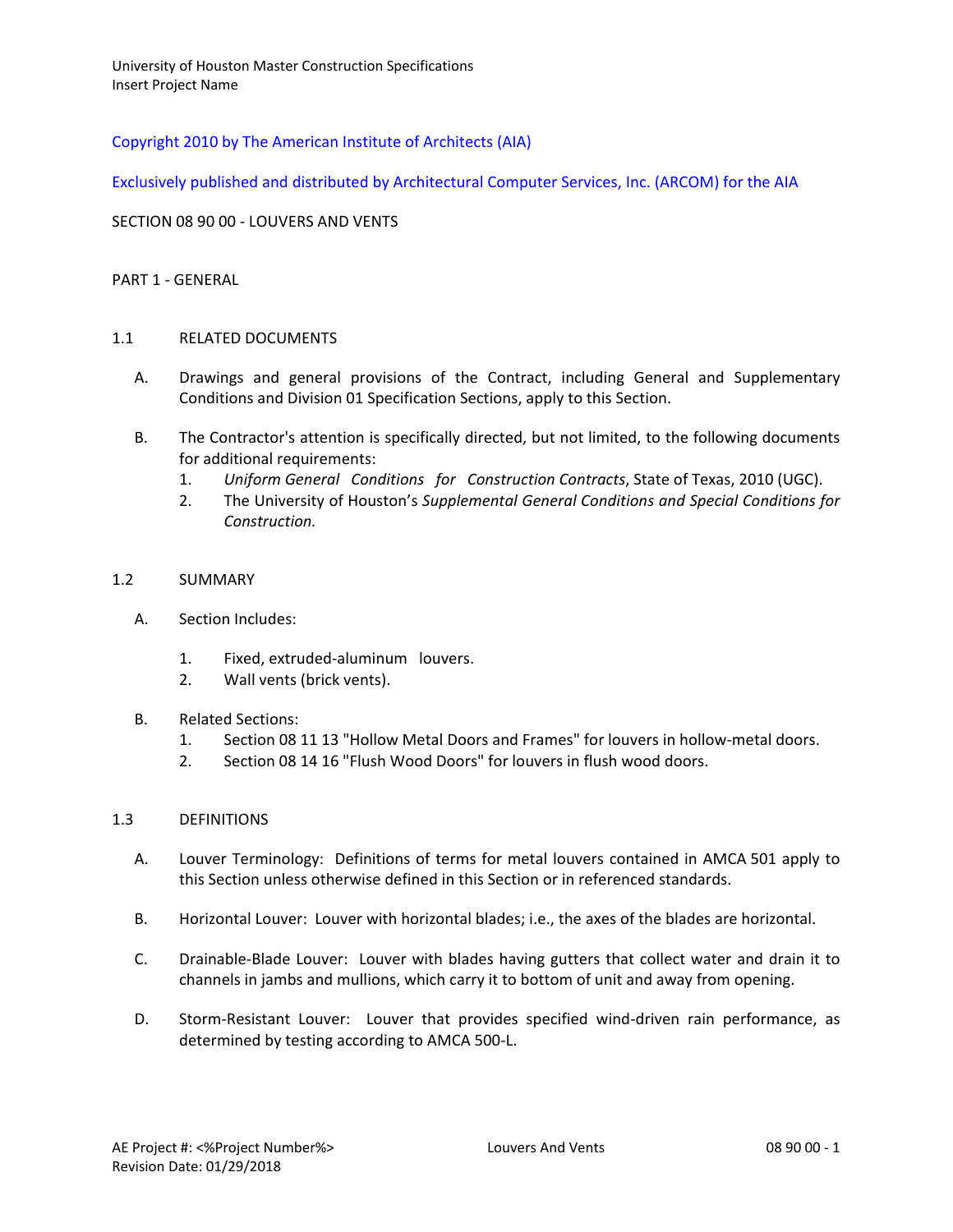# 1.4 PERFORMANCE REQUIREMENTS

Retain first paragraph below if Contractor is required to assume responsibility for design. Most louver manufacturers will not have an engineer on staff who is legally authorized to practice in the jurisdiction where Project is located. For this reason, it is advisable to delete below unless large louvers are used. If specifying large or structurally complex louvers and relying on manufacturer for information about their structural performance, below can be retained and louver manufacturer or Contractor can engage a local engineer to prepare the required calculations.

- A. Structural Performance: Louvers shall withstand the effects of gravity loads and the following loads and stresses within limits and under conditions indicated without permanent deformation of louver components, noise or metal fatigue caused by louver blade rattle or flutter, or permanent damage to fasteners and anchors. Wind pressures shall be considered to act normal to the face of the building.
	- 1. Wind Loads: Determine loads based on pressures as indicated on Drawings.
	- 2. Temperature Change (Range): 120 deg F, ambient; 180 deg F , material surfaces.
- B. Louver Performance Ratings: Provide louvers complying with requirements specified, as demonstrated by testing manufacturer's stock units identical to those provided, except for length and width according to AMCA 500-L.

## 1.5 ACTION SUBMITTALS

- A. Product Data: For each type of product indicated.
	- 1. For louvers specified to bear AMCA seal, include printed catalog pages showing specified models with appropriate AMCA Certified Ratings Seals.
- B. Shop Drawings: For louvers and accessories. Include plans, elevations, sections, details, and attachments to other work. Show frame profiles and blade profiles, angles, and spacing.
	- 1. Show weep paths, gaskets, flashing, sealant, and other means of preventing water intrusion.
	- 2. Show mullion profiles and locations.
- C. Samples for Verification: For each type of metal finish required.

# 1.6 QUALITY ASSURANCE

- A. Source Limitations: Obtain louvers and vents from single source from a single manufacturer where indicated to be of same type, design, or factory-applied color finish.
	- 1. AWS D1.2/D1.2M, "Structural Welding Code Aluminum."
	- 2. AWS D1.3, "Structural Welding Code Sheet Steel."
	- 3. AWS D1.6, "Structural Welding Code Stainless Steel."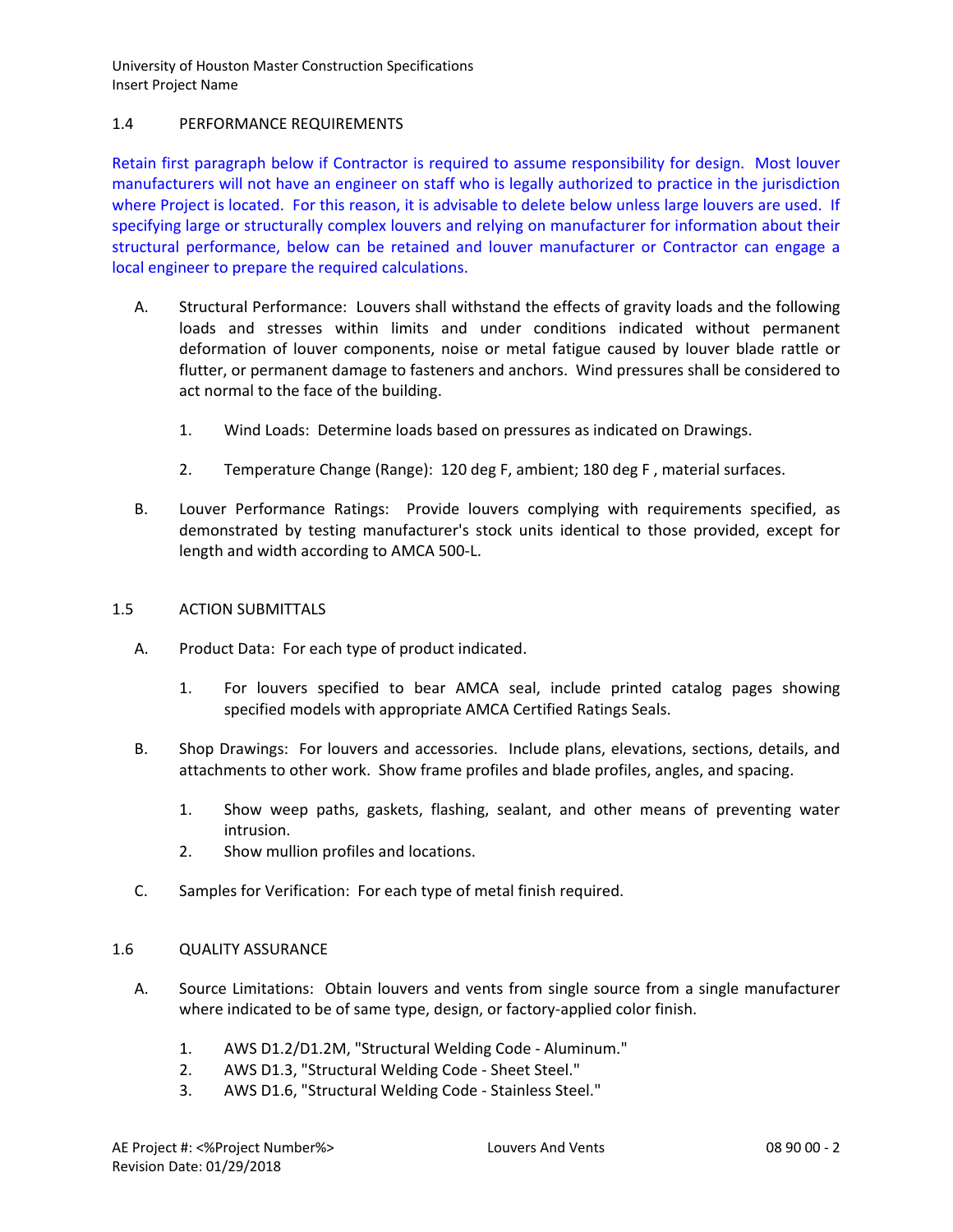B. SMACNA Standard: Comply with recommendations in SMACNA's "Architectural Sheet Metal Manual" for fabrication, construction details, and installation procedures.

# 1.7 PROJECT CONDITIONS

A. Field Measurements: Verify actual dimensions of openings by field measurements before fabrication.

# PART 2 - PRODUCTS

### 2.1 MATERIALS

- A. Aluminum Extrusions: ASTM B 221, Alloy 6063-T5, T-52, or T6.
- B. Aluminum Sheet: ASTM B 209, Alloy 3003 or 5005 with temper as required for forming, or as otherwise recommended by metal producer for required finish.
- C. Aluminum Castings: ASTM B 26/B 26M, Alloy 319.
- D. Fasteners: Use types and sizes to suit unit installation conditions.
	- 1. Use hex-head or Phillips pan-head screws for exposed fasteners unless otherwise indicated.
	- 2. For fastening aluminum, use aluminum or 300 series stainless-steel fasteners.
	- 3. For color-finished louvers, use fasteners with heads that match color of louvers.
- E. Postinstalled Fasteners for Concrete and Masonry: Torque-controlled expansion anchors, made from stainless-steel components, with capability to sustain, without failure, a load equal to 4 times the loads imposed, for concrete, or 6 times the load imposed, for masonry, as determined by testing per ASTM E 488, conducted by a qualified independent testing agency.
- F. Bituminous Paint: Cold-applied asphalt emulsion complying with ASTM D 1187.

#### 2.2 FABRICATION, GENERAL

- A. Assemble louvers in factory to minimize field splicing and assembly. Disassemble units as necessary for shipping and handling limitations. Clearly mark units for reassembly and coordinated installation.
- B. Vertical Assemblies: Where height of louver units exceeds fabrication and handling limitations, fabricate units to permit field-bolted assembly with close-fitting joints in jambs and mullions, reinforced with splice plates.
	- 1. Continuous Vertical Assemblies: Fabricate units without interrupting blade-spacing pattern unless horizontal mullions are indicated .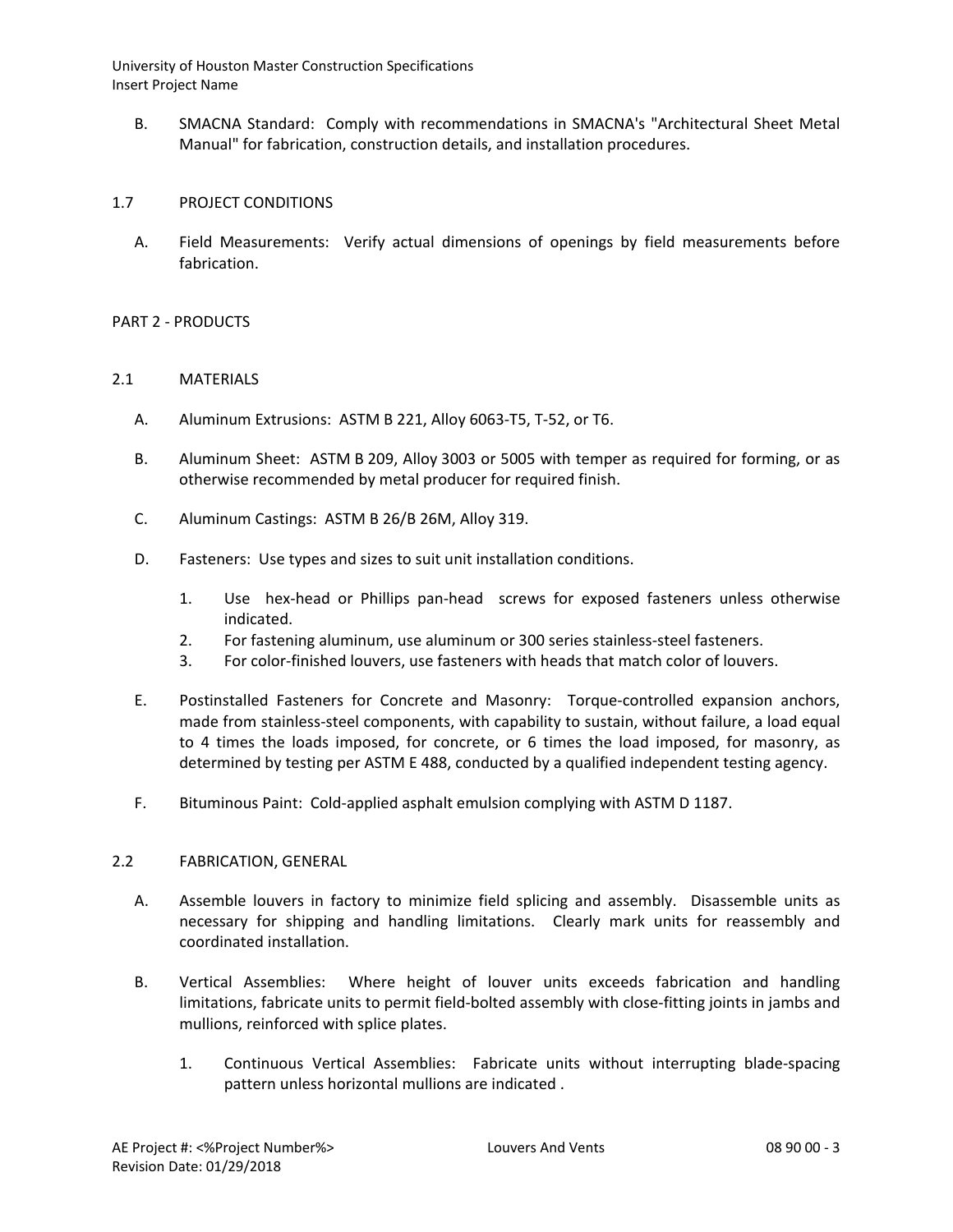- C. Maintain equal louver blade spacing to produce uniform appearance.
- D. Fabricate frames, including integral sills, to fit in openings of sizes indicated, with allowances made for fabrication and installation tolerances, adjoining material tolerances, and perimeter sealant joints.
	- 1. Frame Type: Channel unless otherwise indicated.
- E. Include supports, anchorages, and accessories required for complete assembly.

Coordinate first paragraph below with Drawings and product descriptions.

- F. Provide vertical mullions of type and at spacings indicated, but not more than recommended by manufacturer, or 72 inches o.c., whichever is less.
	- 1. Fully Recessed Mullions: Where indicated, provide mullions fully recessed behind louver blades. Where length of louver exceeds fabrication and handling limitations, fabricate with close-fitting blade splices designed to permit expansion and contraction.

Retain subparagraph above or first subparagraph below if any louvers require a continuous appearance. Note that fully recessed mullions are not available for drainable-blade louvers and that only a few manufacturers offer drainable-blade louvers with semirecessed mullions.

- 2. Semirecessed Mullions: Where indicated, provide mullions partly recessed behind louver blades so louver blades appear continuous. Where length of louver exceeds fabrication and handling limitations, fabricate with interlocking split mullions and closefitting blade splices designed to permit expansion and contraction.
- 3. Exposed Mullions: Where indicated, provide units with exposed mullions of same width and depth as louver frame. Where length of louver exceeds fabrication and handling limitations, provide interlocking split mullions designed to permit expansion and contraction.

Subsills and extended sills should be shown on Drawings.

- G. Provide [subsills made of same material as louvers] [or] [extended sills] for recessed louvers.
- H. Join frame members to each other and to fixed louver blades with fillet welds, threaded fasteners, or both, as standard with louver manufacturer unless otherwise indicated or size of louver assembly makes bolted connections between frame members necessary.

# 2.3 FIXED, EXTRUDED-ALUMINUM LOUVERS

- A. Horizontal Storm-Resistant Louver <Insert drawing designation, e.g., LV-1>:
	- 1. [Basis-of-Design Product:](http://www.specagent.com/LookUp/?ulid=204&mf=04&src=wd) Subject to compliance with requirements, provide model SCH601 by Airolite Company, LLC, www.airolite.com, or comparable product by one of the following:
		- a. [Carnes](http://www.specagent.com/LookUp/?uid=123456791804&mf=04&src=wd) Company, Inc., model FRWB, www.carnes.com.
		- b. [Greenheck Fan Corporation,](http://www.specagent.com/LookUp/?uid=123456791807&mf=04&src=wd) model EHH-601D, www.greenheck.com.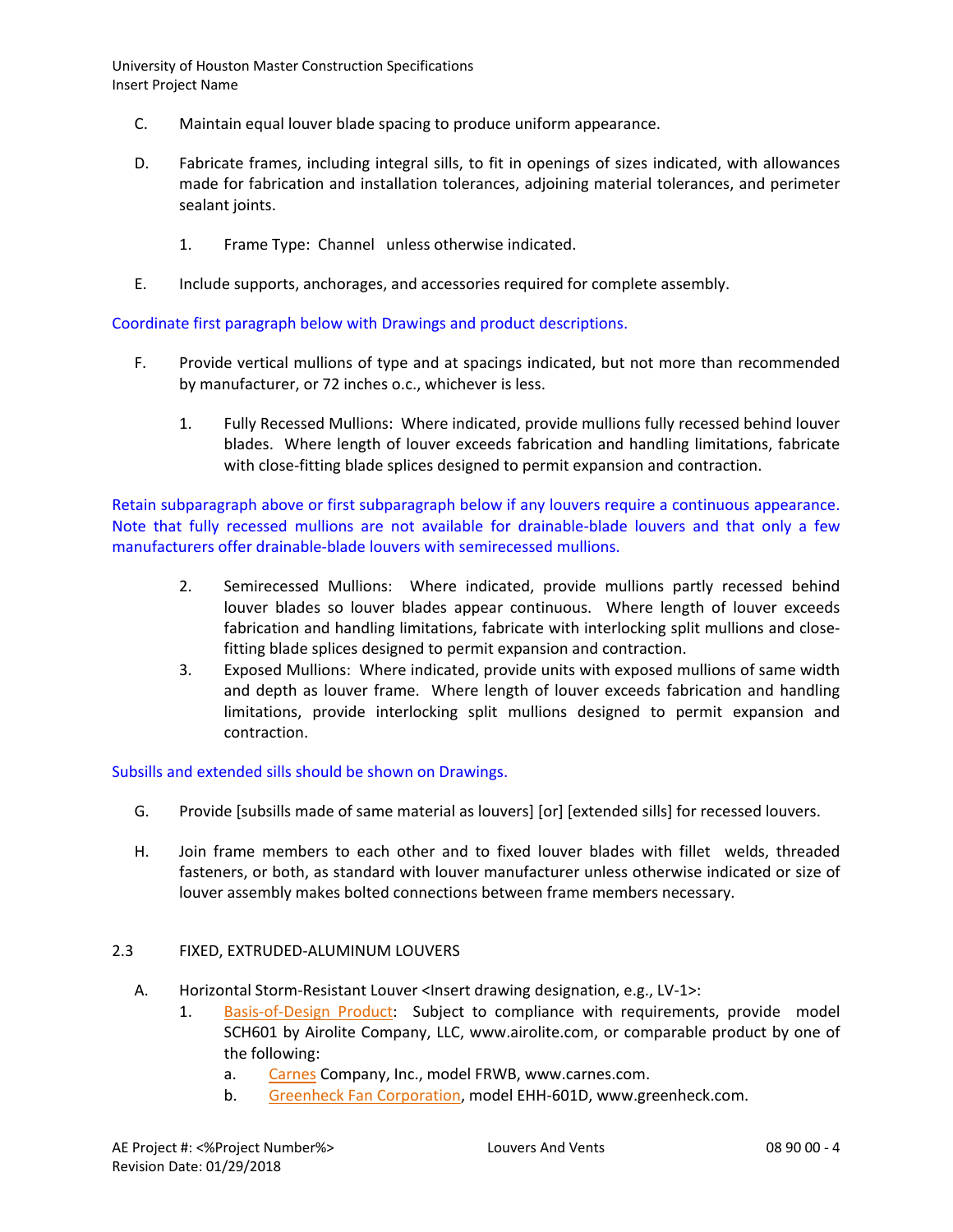- c. Substitutions: See Section 01 25 00 Substitution Procedures.
- 2. Louver Depth: 6 inches.
- 3. Frame and Blade Nominal Thickness: Not less than 0.060 inch for blades and 0.080 inch for frames.
- 4. Louver Performance Ratings:
	- a. Free Area: Not less than 7.0 sq. ft. for 48-inch- wide by 48-inch- high louver.
	- b. Air Performance: Not more than 0.10-inch wg static pressure drop at 600-fpm free-area intake velocity.
	- c. Wind-Driven Rain Performance: Not less than 95 percent effectiveness when subjected to a rainfall rate of 8 inches per hour and a wind speed of 50 mph at a core-area intake velocity of 500 fpm .
- 5. AMCA Seal: Mark units with AMCA Certified Ratings Seal.
- B. Horizontal, Drainable-Blade Louver <**Insert drawing designation, e.g., LV-1**>:

See Editing Instruction No. 1 in the Evaluations for cautions about naming manufacturers. Retain one of first two subparagraphs and list of manufacturers below. See Section 016000 "Product Requirements."

- 1. [Basis-of-Design Product:](http://www.specagent.com/LookUp/?ulid=206&mf=04&src=wd) Subject to compliance with requirements, provide model K6846 by Airolite Ckompany, LLC, www.airolite.com, or comparable product by one of the following:
	- a. [Carnes Company, Inc.](http://www.specagent.com/LookUp/?uid=123456791854&mf=04&src=wd), model FPNB, www.carnes.com.
	- b. [Greenheck Fan Corporation,](http://www.specagent.com/LookUp/?uid=123456791859&mf=04&src=wd) model EDD-601, www.greenheck.com.
	- c. Substitutions: See Secction 01 25 00 Substitution Procedures.
- 2. Louver Depth: 6 inches .
- 3. Frame and Blade Nominal Thickness: Not less than 0.080 inch .
- 4. Louver Performance Ratings:
	- a. Free Area: Not less than 7.5 sq. ft. for 48-inch- wide by 48-inch- high louver.
	- b. Point of Beginning Water Penetration: Not less than 950 fpm.
	- c. Air Performance: Not more than 0.10-inch wg static pressure drop at 800-fpm free-area intake velocity.
- 5. AMCA Seal: Mark units with AMCA Certified Ratings Seal.
- C. Horizontal, Nondrainable-Blade Louver <**Insert drawing designation, e.g., LV-1**>:
	- 1. [Basis-of-Design Product:](http://www.specagent.com/LookUp/?ulid=209&mf=04&src=wd) Subject to compliance with requirements, provide model K6096, by Airolite Company, LLC, www.airolite.com, or comparable product by one of the following:
		- a. [Carnes Company, Inc.](http://www.specagent.com/LookUp/?uid=123456791939&mf=04&src=wd), model FLGC, www.carnes.com.
		- b. [Greenheck Fan Corporation,](http://www.specagent.com/LookUp/?uid=123456791945&mf=04&src=wd) model ESK-602, www.greenheck.com.
		- c. Substitutions: See Section 01 25 00 Substitution Procedures.
	- 2. Louver Depth: 6 inches .
	- 3. Blade Profile: Plain blade without center baffle.
	- 4. Frame and Blade Nominal Thickness: Not less than 0.080 inch .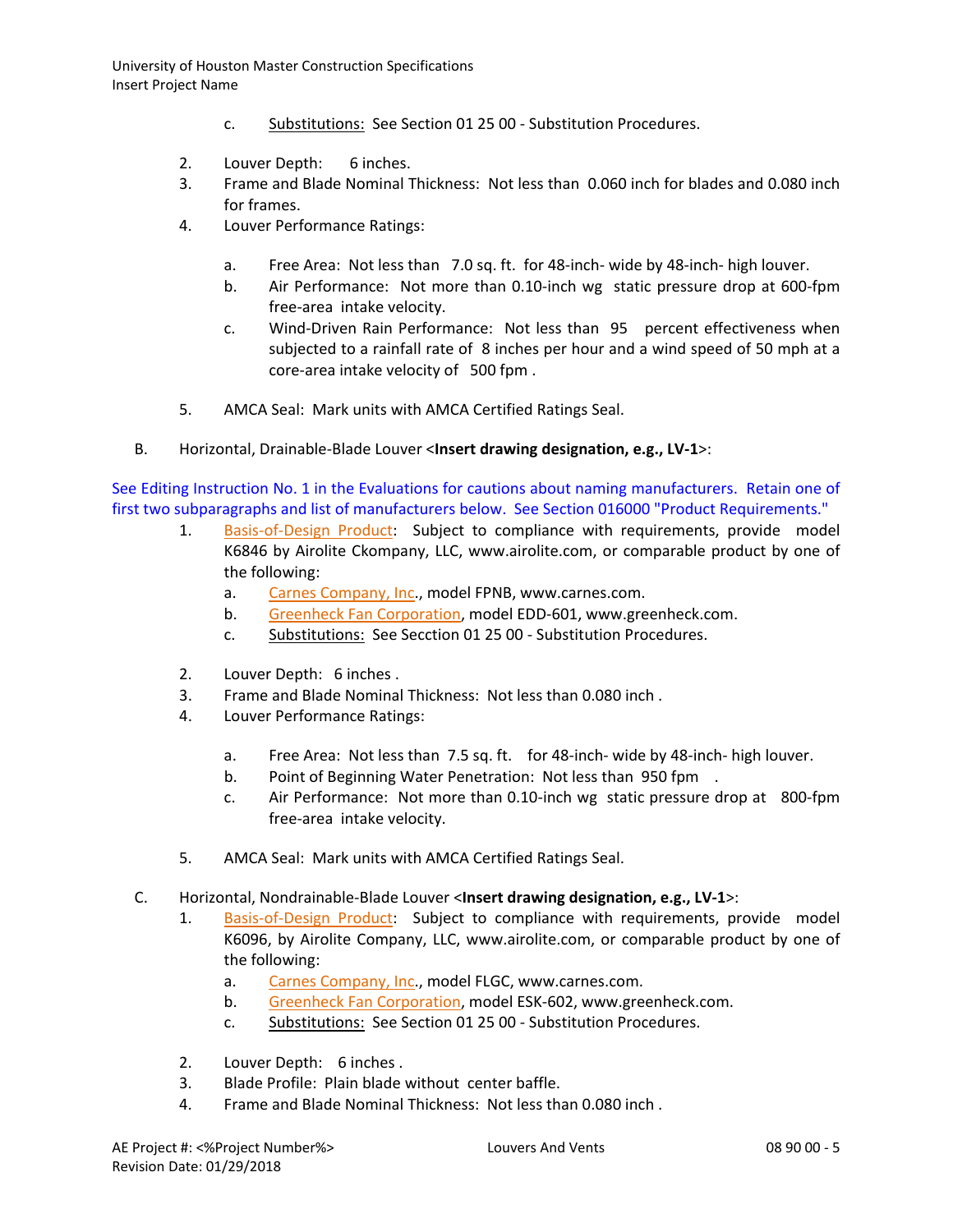- 5. Louver Performance Ratings:
	- a. Free Area: Not less than 8.0 sq. ft. for 48-inch- wide by 48-inch- high louver.
	- b. Point of Beginning Water Penetration: Not less than 750 fpm .
	- c. Air Performance: Not more than 0.10-inch wg static pressure drop at 700-fpm free-area intake velocity.

### 2.4 LOUVER SCREENS

- A. General: Provide screen at each exterior louver .
	- 1. Screen Location for Fixed Louvers: Interior face.
	- 2. Screening Type: **Insect screening**.
- B. Secure screen frames to louver frames with stainless-steel machine screws , spaced a maximum of 6 inches from each corner and at 12 inches o.c.
- C. Louver Screen Frames: Fabricate with mitered corners to louver sizes indicated.
	- 1. Metal: Same kind and form of metal as indicated for louver to which screens are attached. Reinforce extruded-aluminum screen frames at corners with clips.
	- 2. Finish: Same finish as louver frames to which louver screens are attached .
	- 3. Type: Non-rewirable, U-shaped frames.

# 2.5 WALL VENTS (BRICK VENTS)

- A. Extruded-Aluminum Wall Vents:
	- 1. Basis of Design Product: Subject to compliance with requirements, provide model BVE by Airolite Company, LLC, www.airolite.com, or comparable product by one of the following:
		- a. [Air Flow Company, Inc,](http://www.specagent.com/LookUp/?uid=123456792243&mf=04&src=wd) model EA-BVL, www.airflowco.net.
		- b. [Construction Specialties, Inc.](http://www.specagent.com/LookUp/?uid=123456792250&mf=04&src=wd), Brick Vent, www.c-sgroup.com.
		- c. Substitutions: See Section 01 25 00 Substitution Procedures.
	- 2. Extruded-aluminum louvers and frames, not less than 0.125-inch nominal thickness, assembled by welding; with 18-by-14- mesh, aluminum insect screening on inside face; incorporating weep holes, continuous drip at sill, and integral waterstop on inside edge of sill; of load-bearing design and construction.
	- 3. Dampers: Aluminum blades and frames mounted on inside of wall vents; operated from exterior with Allen wrench in socket-head cap screw. Fabricate operating mechanism from Type 304 stainless-steel components.
	- 4. Finish: Mill finish .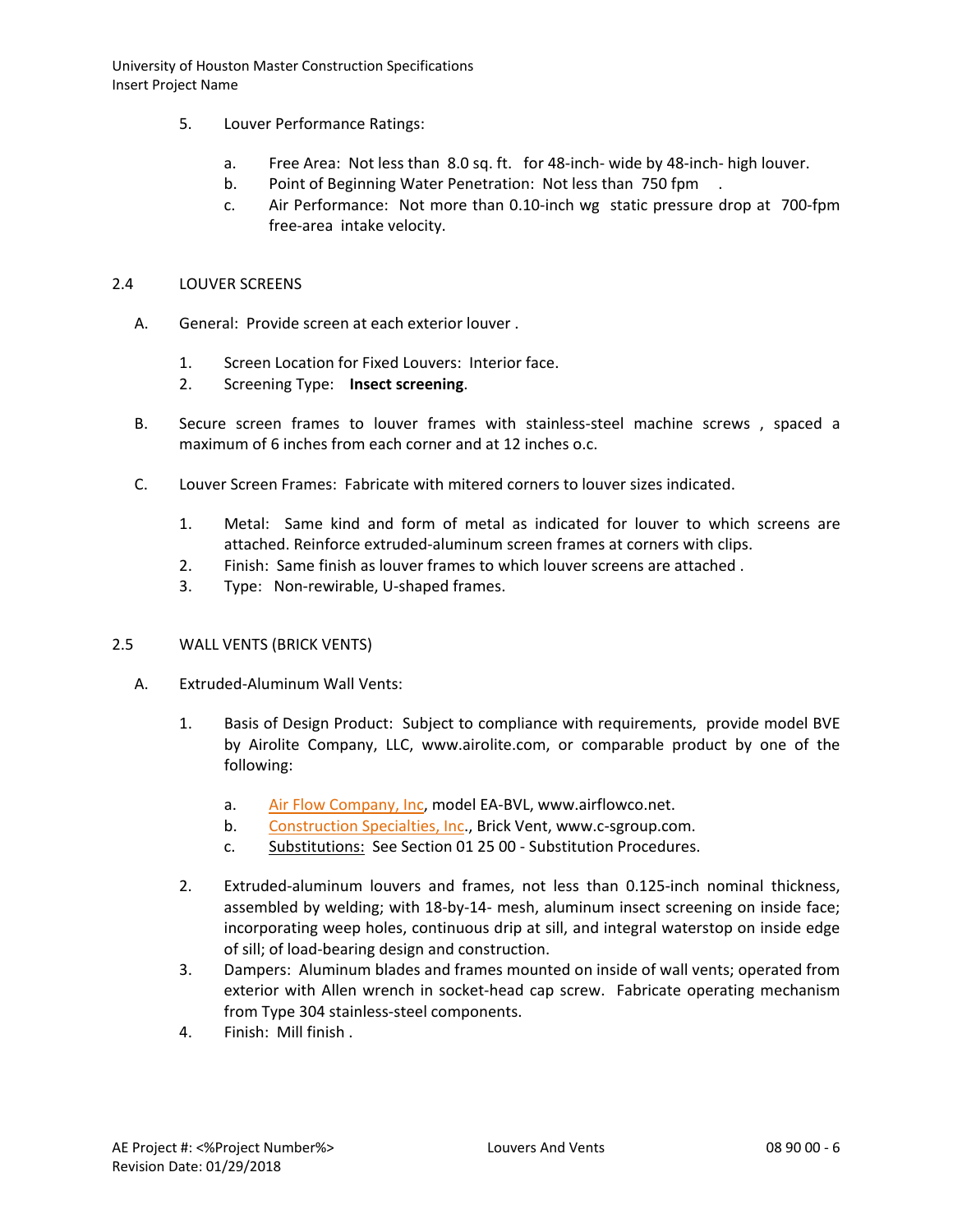### 2.6 FINISHES, GENERAL

A. Comply with NAAMM's "Metal Finishes Manual for Architectural and Metal Products" for recommendations for applying and designating finishes.

## 2.7 ALUMINUM FINISHES

Many louvers are made from prefinished extrusions or coil-coated metal sheet and are touched up after assembly. Before retaining first paragraph below, verify availability and possibly cost with manufacturers selected.

- A. Finish louvers after assembly.
- B. Clear Anodic Finish: AAMA 611, AA-M12C22A31, Class II, 0.010 mm or thicker.
- C. Color Anodic Finish: AAMA 611, AA-M12C22A32/A34, Class II, 0.010 mm or thicker.

Options in subparagraph above are examples only and may vary in color range and availability among manufacturers. Retain one or delete all and retain one of two options in subparagraph below.

1. Color: As selected by Architect from full range of industry colors and color densities.

# PART 3 - EXECUTION

### 3.1 EXAMINATION

- A. Examine substrates and openings, with Installer present, for compliance with requirements for installation tolerances and other conditions affecting performance.
- B. Proceed with installation only after unsatisfactory conditions have been corrected.

#### 3.2 PREPARATION

A. Coordinate setting drawings, diagrams, templates, instructions, and directions for installation of anchorages that are to be embedded in concrete or masonry construction. Coordinate delivery of such items to Project site.

#### 3.3 INSTALLATION

- A. Locate and place louvers and vents level, plumb, and at indicated alignment with adjacent work.
- B. Use concealed anchorages where possible. Provide brass or lead washers fitted to screws where required to protect metal surfaces and to make a weathertight connection.